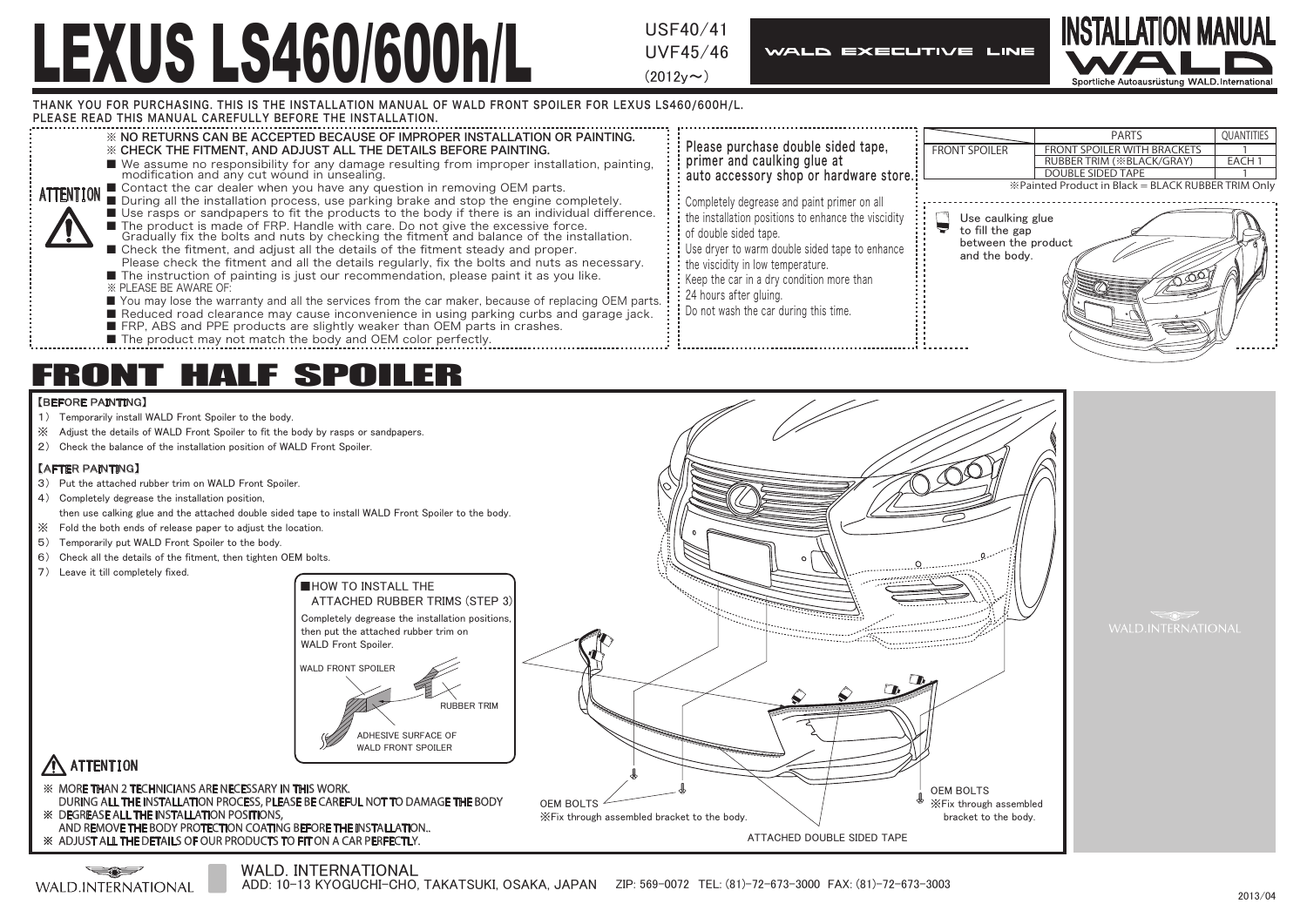UVF45/46

 $(2012v \sim)$ 

**WALD EXECUTIVE LINE** 



THANK YOU FOR PURCHASING. THIS IS THE INSTALLATION MANUAL OF WALD SIDE STEPS FOR LEXUS LS460/600H/L.

PLEASE READ THIS MANUAL CAREFULLY BEFORE THE INSTALLATION.



## SIDE STEP Short

## 【BEFORE PAINTING】

- 1) Temporarily install WALD Side Steps to the body.
- ※ Adjust the details of WALD Sides Steps to fit the body by rasps or sandpapers.
- 2) Mark the location of the holes for the attached tapping screws after checking the balance.
- 3) Take off WALD Side Steps, then make holes according to the marked positions.

## 【AFTER PAINTING】

- 4) Completely degrease the installation position,
- then use caulking glue and the attached double sided tapes to install WALD Side Steps to the body.
- ※ Fold the both ends of release paper to adjust the location.
- 5) Temporarily fix the attached tapping screws.
- 6) Check all the details of the fitment, then tighten the attached screws.
- 7) Leave them till completely fixed.



## ATTENTION

#### ※ MORE THAN 2 TECHNICIANS ARE NECESSARY IN THIS WORK. DURING ALL THE INSTALLATION PROCESS, PLEASE BE CAREFUL NOT TO DAMAGE THE BODY. ※ ADJUST ALL THE DETAILS OF OUR PRODUCTS TO FIT ON A CAR PERFECTLY.

 $\longrightarrow$ WALD INTERNATIONAL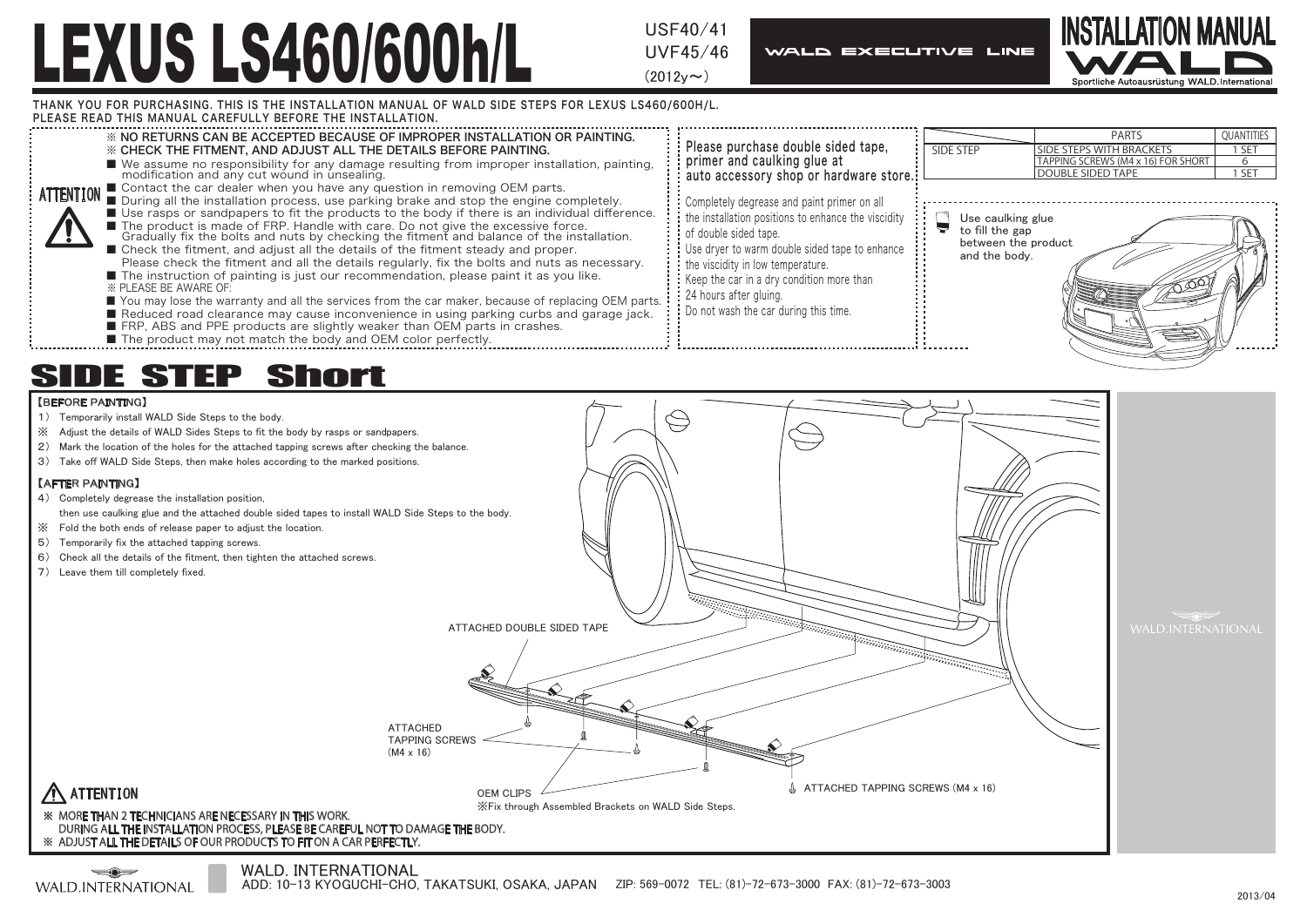UVF45/46

 $(2012v \sim)$ 

**WALD EXECUTIVE LINE** 



THANK YOU FOR PURCHASING. THIS IS THE INSTALLATION MANUAL OF WALD SIDE STEPS FOR LEXUS LS460/600H/L.

PLEASE READ THIS MANUAL CAREFULLY BEFORE THE INSTALLATION.



## SIDE STEP Long

## 【BEFORE PAINTING】

- 1) Temporarily install WALD Side Steps to the body.
- ※ Adjust the details of WALD Sides Steps to fit the body by rasps or sandpapers.
- 2) Mark the location of the holes for the attached tapping screws after checking the balance.
- 3) Take off WALD Side Steps, then make holes according to the marked positions.

## 【AFTER PAINTING】

- 4) Completely degrease the installation position,
- then use caulking glue and the attached double sided tapes to install WALD Side Steps to the body.
- ※ Fold the both ends of release paper to adjust the location.
- 5) Temporarily fix the attached tapping screws.
- 6) Check all the details of the fitment, then tighten the attached screws.
- 7) Leave them till completely fixed.



## ATTENTION

 $\longrightarrow$ WALD INTERNATIONAL

#### ※ MORE THAN 2 TECHNICIANS ARE NECESSARY IN THIS WORK. DURING ALL THE INSTALLATION PROCESS, PLEASE BE CAREFUL NOT TO DAMAGE THE BODY. ※ ADJUST ALL THE DETAILS OF OUR PRODUCTS TO FIT ON A CAR PERFECTLY.

### WALD. INTERNATIONAL

ADD: 10-13 KYOGUCHI-CHO, TAKATSUKI, OSAKA, JAPAN ZIP: 569-0072 TEL: (81)-72-673-3000 FAX: (81)-72-673-3003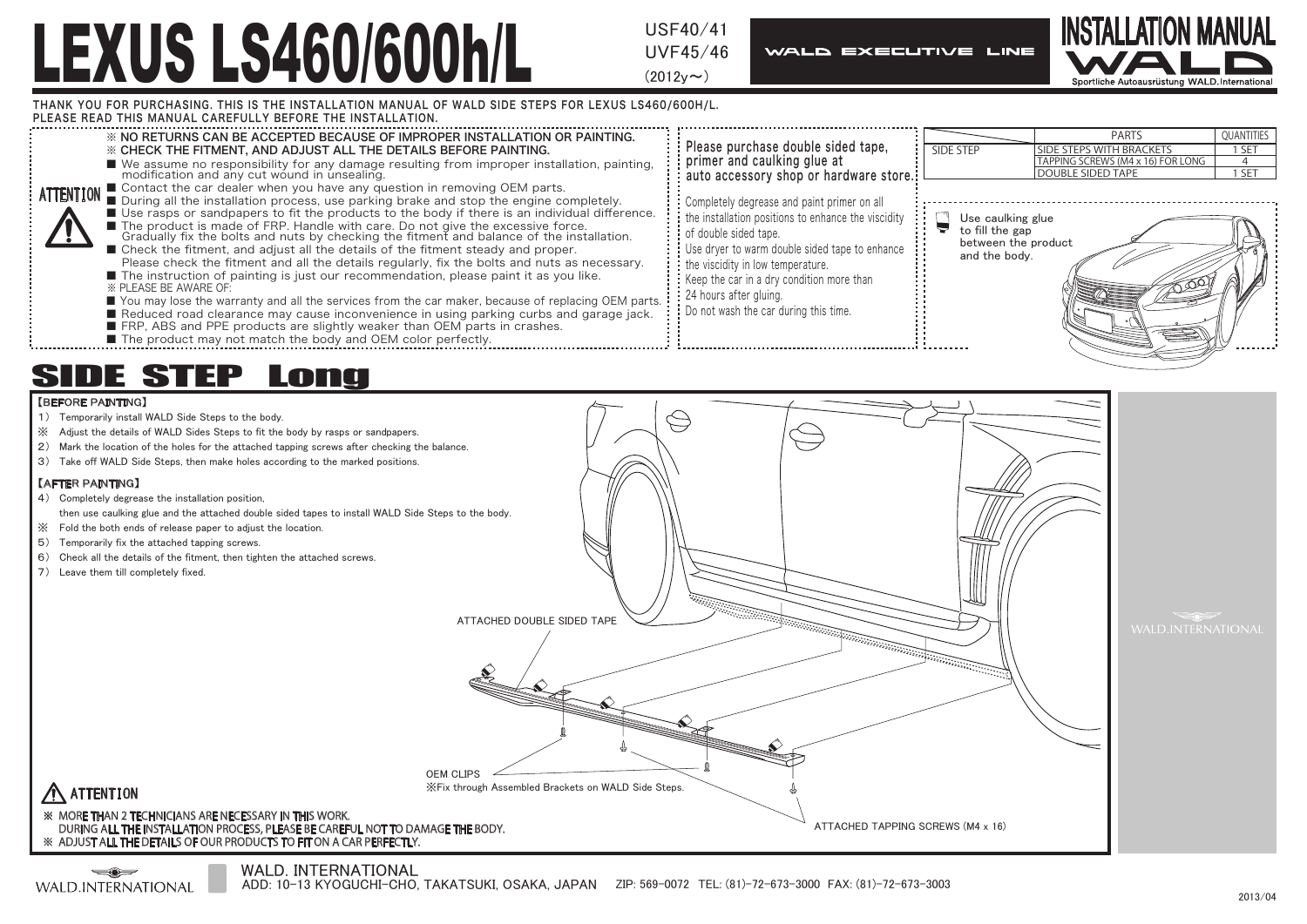UVF45/46

 $(2012v \sim)$ 

**WALD EXECUTIVE LINE** 



1

THANK YOU FOR PURCHASING. THIS IS THE INSTALLATION MANUAL OF WALD REAR SKIRT FOR LEXUS LS460/600H/L.



## REAR SKIRT

## 【BEFORE PAINTING】

- 1) Temporarily install WALD Rear Skirt to the body.
- ※ Adjust the details of WALD Rear Skirt to fit the body by rasps or sandpapers.
- 2) Check the balance of the installation position of WALD Rear Skirt on OEM rear bumper.
- 3) Paint WALD Rear Skirt according to the picture.

## 【AFTER PAINTING】

- 4) Put the attached rubber trims on WALD Rear Skirt.
- 5) Completely degrease the installation position, then use caulking glue and the attached double sided tapes to install WALD Rear Skirt to the body.
- ※ Fold the both ends of release paper to adjust the location.
- 6) Check all the details of the fitment, then fix OEM clips.
- 7) Leave it till completely fixed.



## WALD. INTERNATIONAL

ATTENTION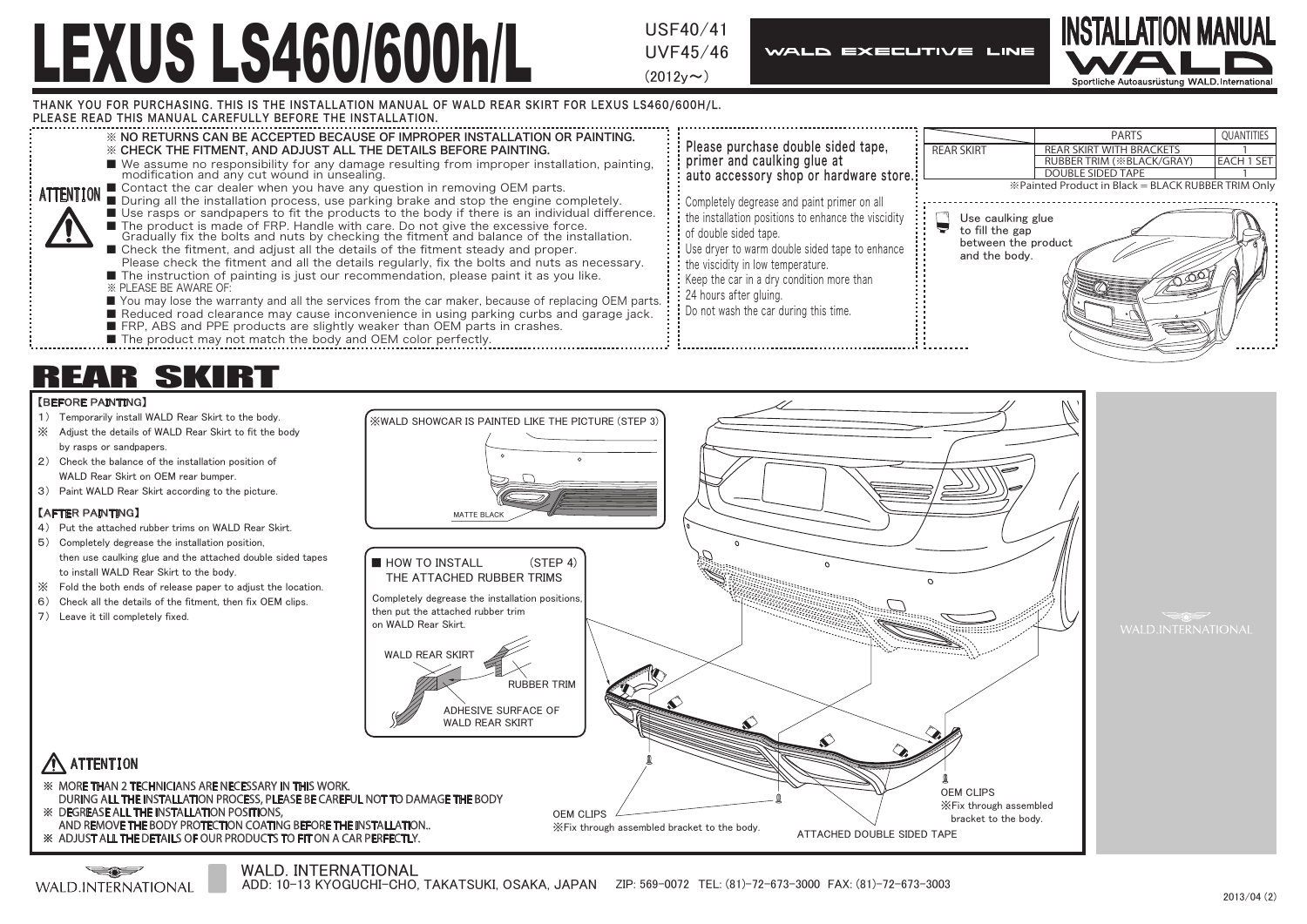UVF45/46

 $(2012v \sim)$ 

**WALD EXECUTIVE LINE** 



THANK YOU FOR PURCHASING. THIS IS THE INSTALLATION MANUAL OF WALD SPORTS FENDER DUCTS FOR LEXUS LS460/600H/L.

PLEASE READ THIS MANUAL CAREFULLY BEFORE THE INSTALLATION.





WALD. INTERNATIONAL

كمستكب WALD INTERNATIONAL

ADD: 10-13 KYOGUCHI-CHO, TAKATSUKI, OSAKA, JAPAN ZIP: 569-0072 TEL: (81)-72-673-3000 FAX: (81)-72-673-3003